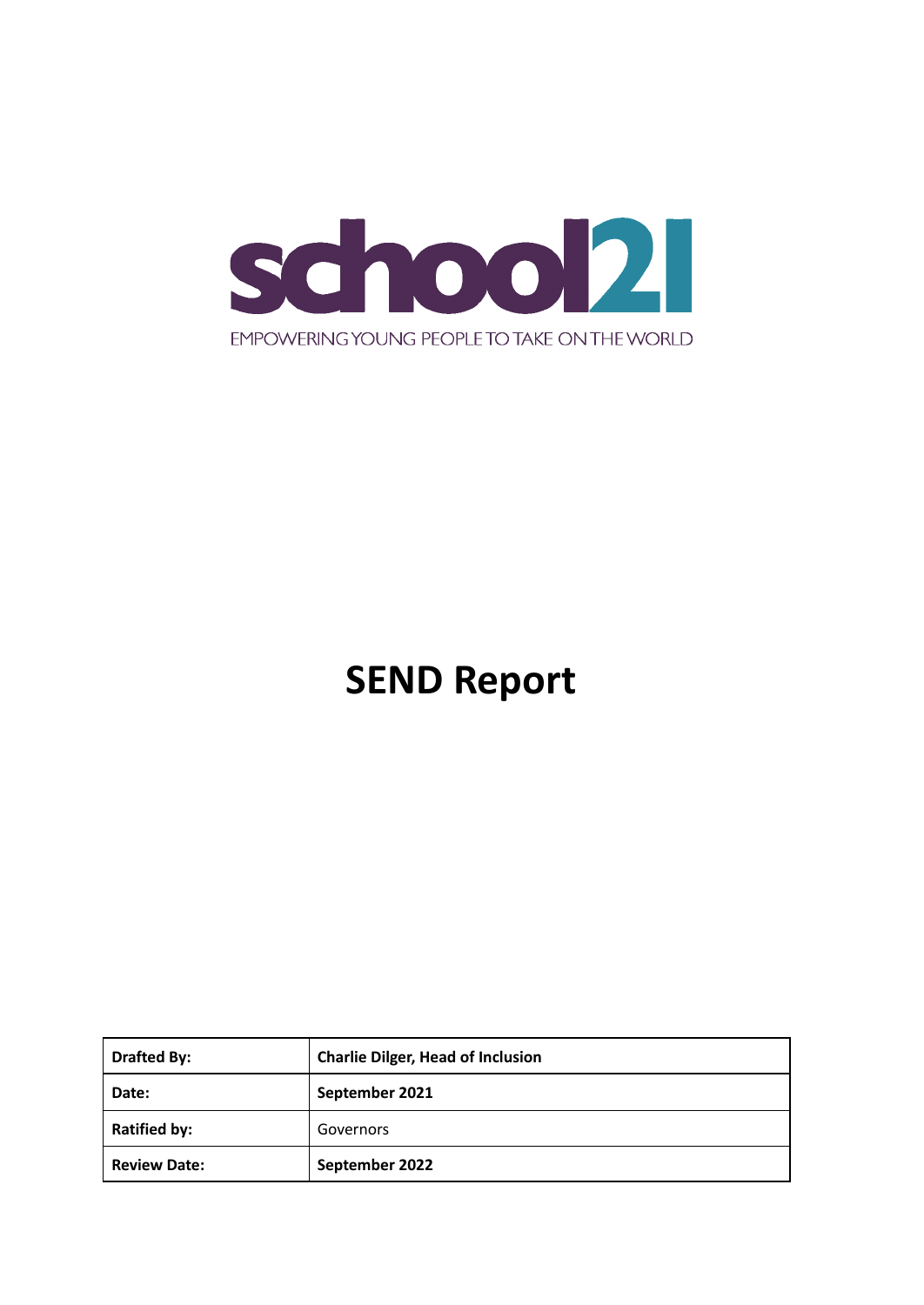# **The School 21 SEND Information Report**

School 21 is a main stream school that provides an inclusive education for children aged 4-18. As an inclusive school we pride ourselves in welcoming and providing for children with Special Educational Needs and Disabilities. We believe in an inclusive approach whereby every child is able to achieve success by being able to access and broad and balanced curriculum. This means School 21 will aim to support pupils to overcome barriers to learning and make special provisions to meet their individual needs.

#### **Our Values at school 21 are:**

- Our aim is to create a school that delivers excellence in all that it does and offer inner city students an education that truly sets them up for a success in the future.
- Our core values are integrity and humanity. Integrity means being true to your word. Humanity means being kind and looking out for each other. At school 21 these values are important to us.
- Our school aims to provide rich learning experiences that allow every student to master skills develop passions and reach heights they did not imagine possible.

# **We believe in:**

- High expectations and putting in the support to achieve those expectations, we believe that all children however challenging their circumstances can achieve. But high expectations are not enough they need to be given the support to achieve them.
- School being above all else above all else a place for learning, with quality first teaching and is at the heart of all what we aim to provide for our children.
- Doing whatever it takes to help students it takes to help students succeed. We expect 100% effort from students and staff. There will be no excuses from staff or students. We will go the extra mile in everything we do to achieve outstanding outcomes.

# **Identification of Special Needs**

A child has a learning difficulty or disability if he/she

- has a significantly greater difficulty in learning that the majority of others of the same age; or
- has a disability which prevents or hinders him/her from making use of facilities of a kind generally provided for others of the same age.

Class teachers regularly assess the progress of the students in their class through marking, ongoing assessments, observations and feedback. Pupil progress meetings take place at the end of each half term. Those students who are showing signs that they are not making expected progress will be raised as a concern and interventions will be implemented. Concerns are flagged with the SENCO/ Head of Inclusion who will support the teacher to put strategies in place to overcome barriers to learning. For further information, please see the *Inclusion and SEN Policy*.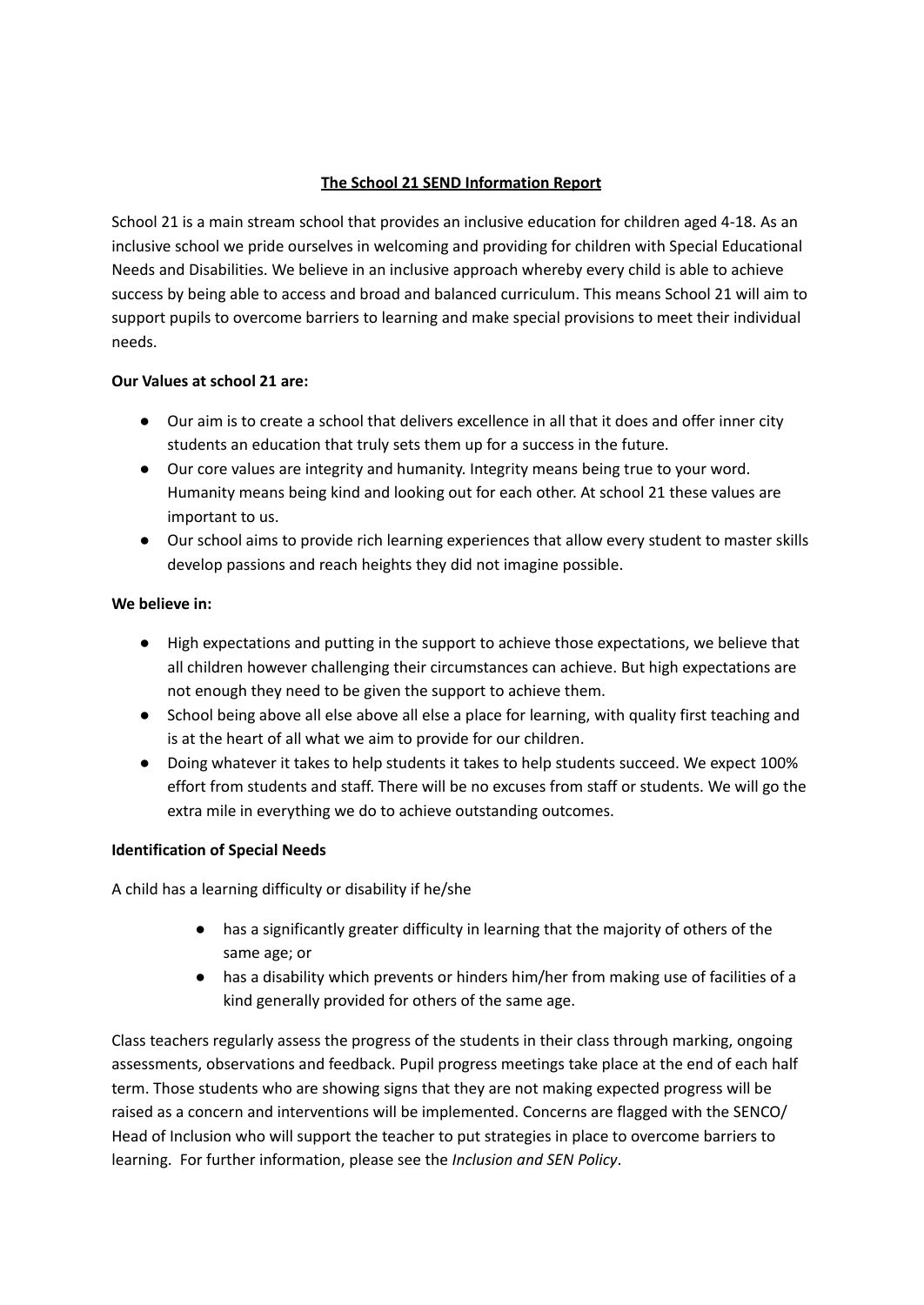# **The approach for teaching children with SEND and adaptations to the curriculum and learning environment**

All children have access to:

- Quality First Teaching
- Intervention in class
- Small group and 1:1 sessions
- Personalised targets and support plans
- **Resources**
- Effective marking and feedback

Year group and department teams plan together and include planning for differentiation in this. **Differentiation** is the process by which differences between children are accommodated so that all students have the best possible chance of learning. This can be through:

- Task differentiated to meet the Learning Objective with smaller steps
- Resources photos, pictures, word banks, 3D equipment
- Grouping matching similar learners together and mixed ability groups
- $\bullet$  Support using additional adults
- Outcome expectation of work completed is different
- Pace adapted to meet the needs of the child
- Dialogue varied language/vocabulary used
- $\bullet$  Input in a small group

# **Additional Support for learning that is available for SEND children.**

The cycle of **Assess, Plan, Do, Review** is used to monitor children's progress and personalised where needed. A support plan called My Goals is put in place which pupils and parents are encouraged to be part of. These are reviewedtermly.

Support is given to pupils dependent on their individual needs. The school aims to provide the necessary interventions, support and guidance for each individual student according to their needs.

For some pupils, further specialist input may be needed, for example from our speech and language therapist, Educational Psychologist, learning mentors or agencies offered by Newham's local offer. Professionals will come in to class to observe the student or work with them 1:1. They will then provide strategies for the class teacher and relevant staff to implement in their lessons to enable students to access the teaching and learning. If needed, further support will be given. Parents are encouraged to be part of this process in order to understand the needs and strategies to further support their child.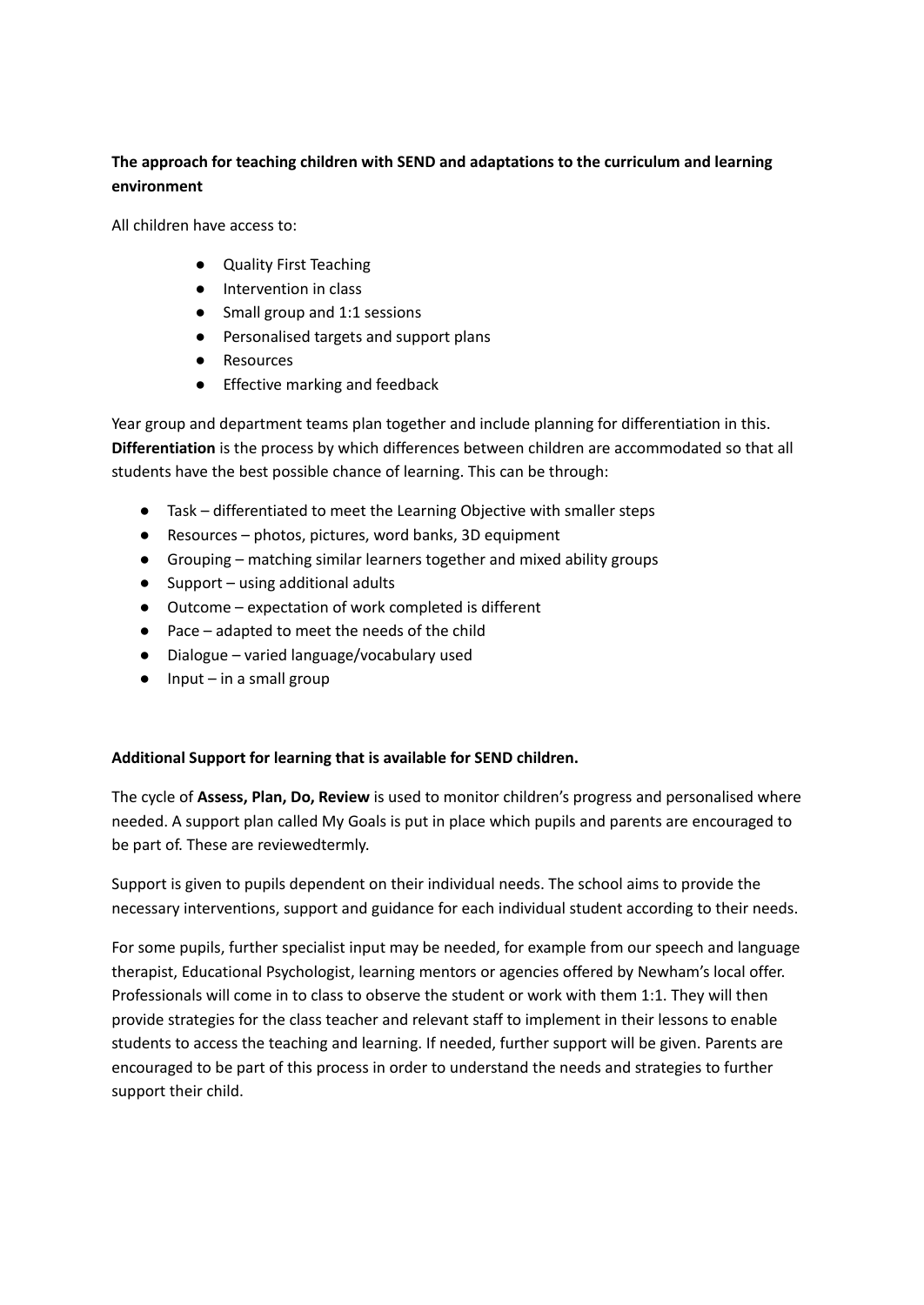#### **What is the Local Offer?**

- The Children and Families Bill require Local Authorities and Schools to publish and keep under review information about services they expect to be available for the children and young people with Special Educational Needs (SEN) and Disabilities aged 0-15. This is the ['Local](https://families.newham.gov.uk/kb5/newham/directory/localoffer.page?localofferchannel=0) offer'
- The local Authority offer is a guide to services that are available to children and young people with Special Educational Needs and Disabilities (SEND) aged from birth to 25 years.
- Newham developed their offer alongside Parents and Carers, children and young people with SEN and disabilities to ensure it is meeting all of your needs, so it is a full guide to all SEN and disability services, where you can find the information quickly and easily.
- Newham's Local Offer can be found on
- Newham provide many services for children with Special Educational Needs and Disabilities making sure they cater for all individual needs.
- This Local offer will be reviewed regularly ensuring the children are all providing the support that is beneficial to each child/persons individual need.

#### **How the school enables children with SEND to engage in activities with their peers**

Mentoring is offered to those pupils need further support to develop their social skills. This may be at playtimes, in a small social group situation or with a partner in class. The speech and language therapist also works with some pupils to develop their social interaction skills as well as play therapy. Parents are informed of this before this takes place. School trips and extra-curricular clubs are available where adults are arranged where available to give further support if necessary.

#### **Expertise and training**

The school provides training for all staff in order to support them with meeting the needs of pupils in their class. The SENCO and Inclusion team also provide support for pupils with individual needs in order to make the best provisions available. The advice and support of the following external agencies is accessed through a formal referral to their service or by the SENCO requesting advice:

Speech and Language Therapy Physiotherapy Educational Psychologist NHS Services e.g. Child Development Centre Child and Adolescent Mental Health Service (CAMHS) School Nurse Complex Needs Department Behaviour Support Services Language, Communication and Interaction Service (LCIS)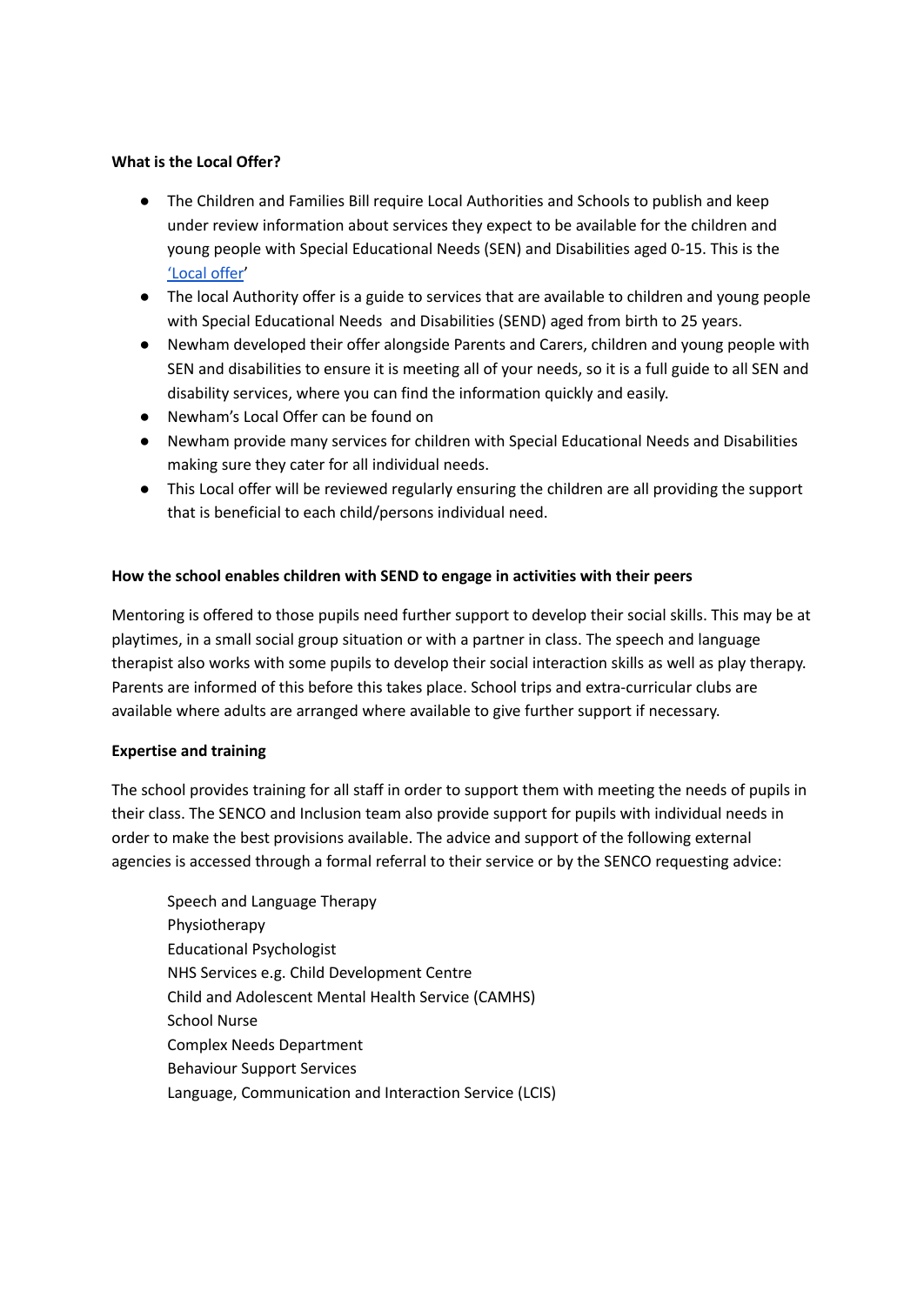# **Who are the best people to talk to in School 21 about my child's difficulties with learning SEND?**

The class teacher is responsible for:

- Monitoring and assessing children's learning ensuring that they are making progress throughout the year to the best of the individual child's capability.
- Ensuring that they are providing the best provision possible differentiating teaching and learning opportunities.
- Ensuring effective deployment and use of resources including teaching assistants in the classroom – to maximise outcomes for children with SEN.
- Ensuring they are linking Support Plan targets are also being catered for within the planning.
- Ensuring they are aware of your child's needs and liaise with outside agencies when they come in and advise the best way to support your child in class.

The SENCO and Head of Inclusion, are responsible for:

- Developing and reviewing School 21 Inclusion and SEN policy.
- Co-ordinating all the support for children with Special Educational needs or disabilities (SEND)

# **Ensuring that you are**

- Involved in your child's learning and education
- Kept informed about the support your child is receiving from schools and outside agencies.
- Involved in pupil progress meeting and support is reviewed with class teachers.
- Liaising with other outside agencies provided by the borough who come in to school to support the teacher in supporting your child's learning and development e.g. Occupational Therapist, Speech and Language therapist, Educational Psychology.
- Updating the schools SEN Profile (This is ensuring all SEND pupils needs are known in school) also making sure that your child's progress and needs are kept.
- Providing specialist support for teachers and support staff in the school, so that they can help children with SEND in the school to achieve the best progress possible.

The Head Teachers are Megan Drummond (Primary), Anna Kyke (Middle), Rachael Futo (Secondary) and Karenann Spencer (Sixth Form) who are responsible for:

- The day to day management of all aspects of the school; this includes the support of children with SEND.
- The Head teacher does give responsibility to the Head of Inclusion, SENCO and class teachers, but is still responsible for ensuring your child's needs are met.
- The Head teacher must also make sure that the Governing Body is kept up to date about issues relating to the SEND. This is delegated to the SENCO via the termly Inclusion Report shared at the Curriculum Committee.

The SEN Governor is: Diane Rocheford and our Parent Governor: are responsible for:

- Developing and maintaining an awareness of special needs provision in the school on behalf of the governing body
- Supporting the implementation of the school's Special Educational Needs and Disability Policy